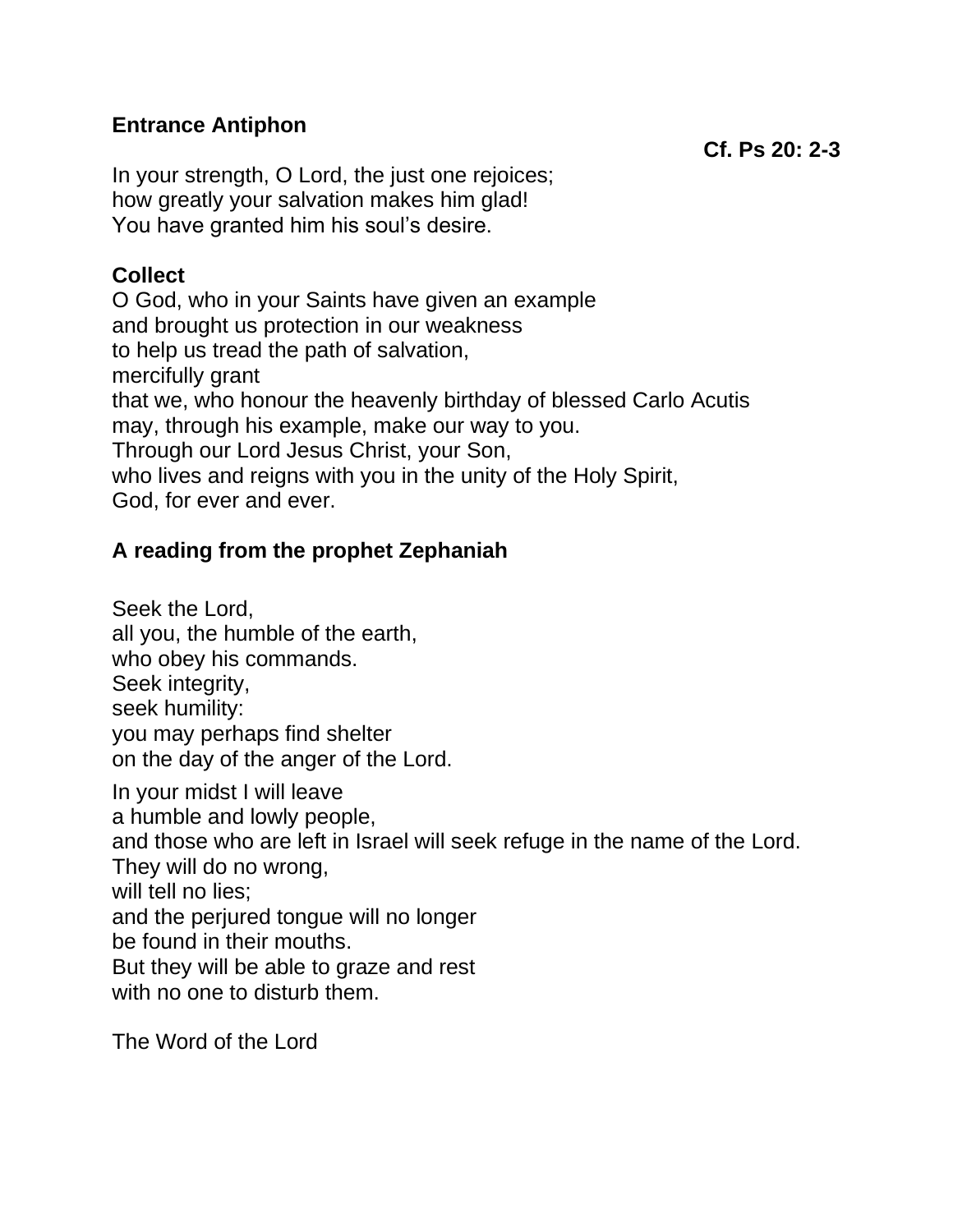### **Responsorial Psalm**

#### **His delight is the law of the Lord.**

Happy indeed is the man who follows not the counsel of the wicked; nor lingers in the way of sinners nor sits in the company of scorners, but whose delight is the law of the Lord and who ponders his law day and night.

#### **His delight is the law of the Lord.**

He is like a tree that is planted beside the flowing waters, that yields its fruit in due season and whose leaves shall never fade; and all that he does shall prosper.

#### **His delight is the law of the Lord.**

Not so are the wicked, not so! For they like winnowed chaff shall be driven away by the wind: for the Lord guards the way of the just but the way of the wicked leads to doom.

## **His delight is the law of the Lord.**

**Alleluia, alleluia!** Happy the pure in heart: they shall see God. **Alleluia!**

**Mt5:8**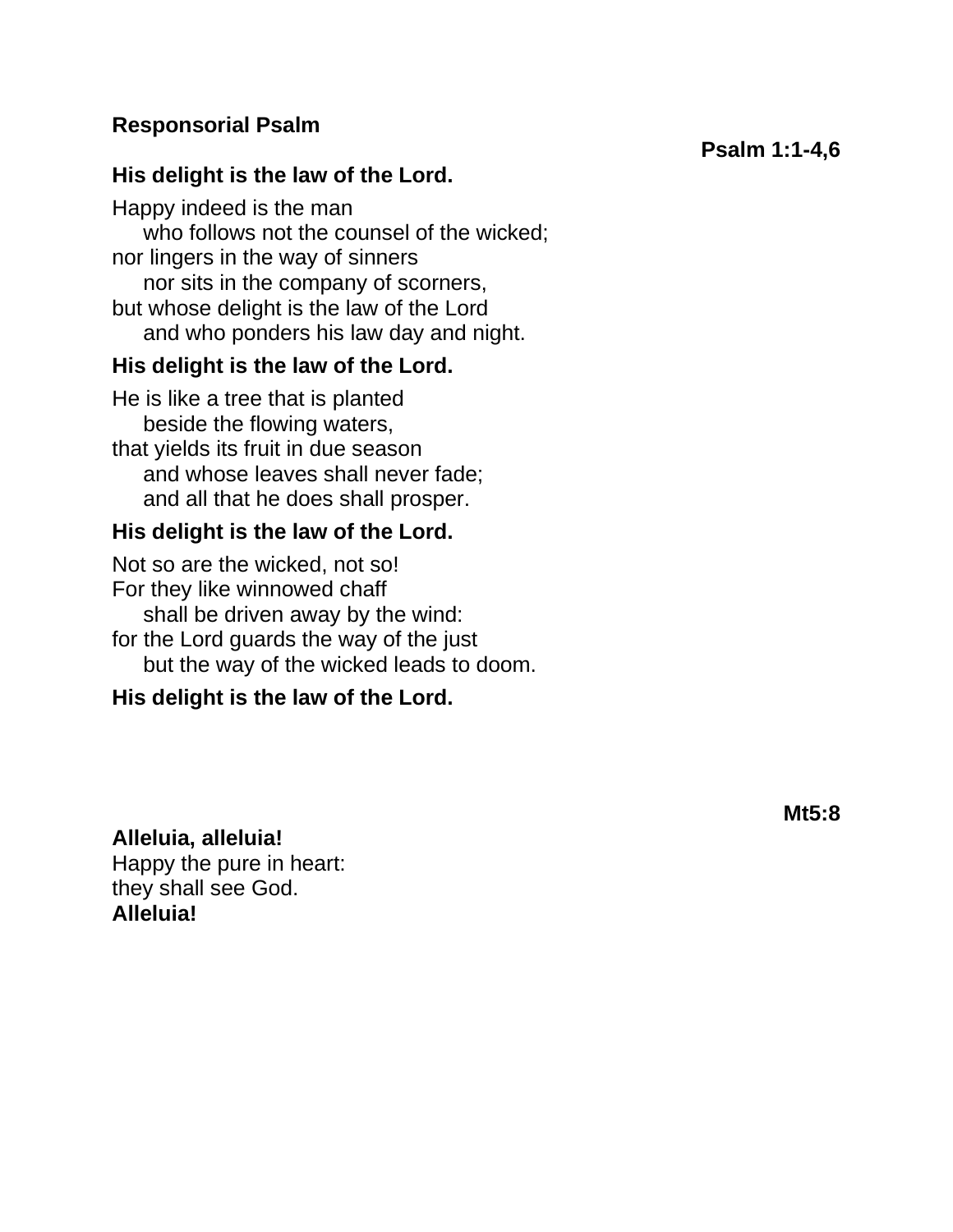## **A reading from the Holy Gospel according to John**

Jesus said to his disciples:

'I am the true vine,

and my Father is the vinedresser.

Every branch in me that bears no fruit

he cuts away,

and every branch that does bear fruit

he prunes to make it bear even more.

You are pruned already,

by means of the word that I have spoken to you.

Make your home in me, as I make mine in you.

As a branch cannot bear fruit all by itself,

but must remain part of the vine,

neither can you unless you remain in me.

I am the vine,

you are the branches.

Whoever remains in me, with me in him,

bears fruit in plenty;

for cut off from me you can do nothing.

Anyone who does not remain in me

is like a branch that has been thrown away – he withers;

these branches are collected and thrown on the fire,

and they are burnt.

If you remain in me

and my words remain in you,

you may ask what you will

and you shall get it.

It is to the glory of my Father that you should bear much fruit, and then you will be my disciples.'